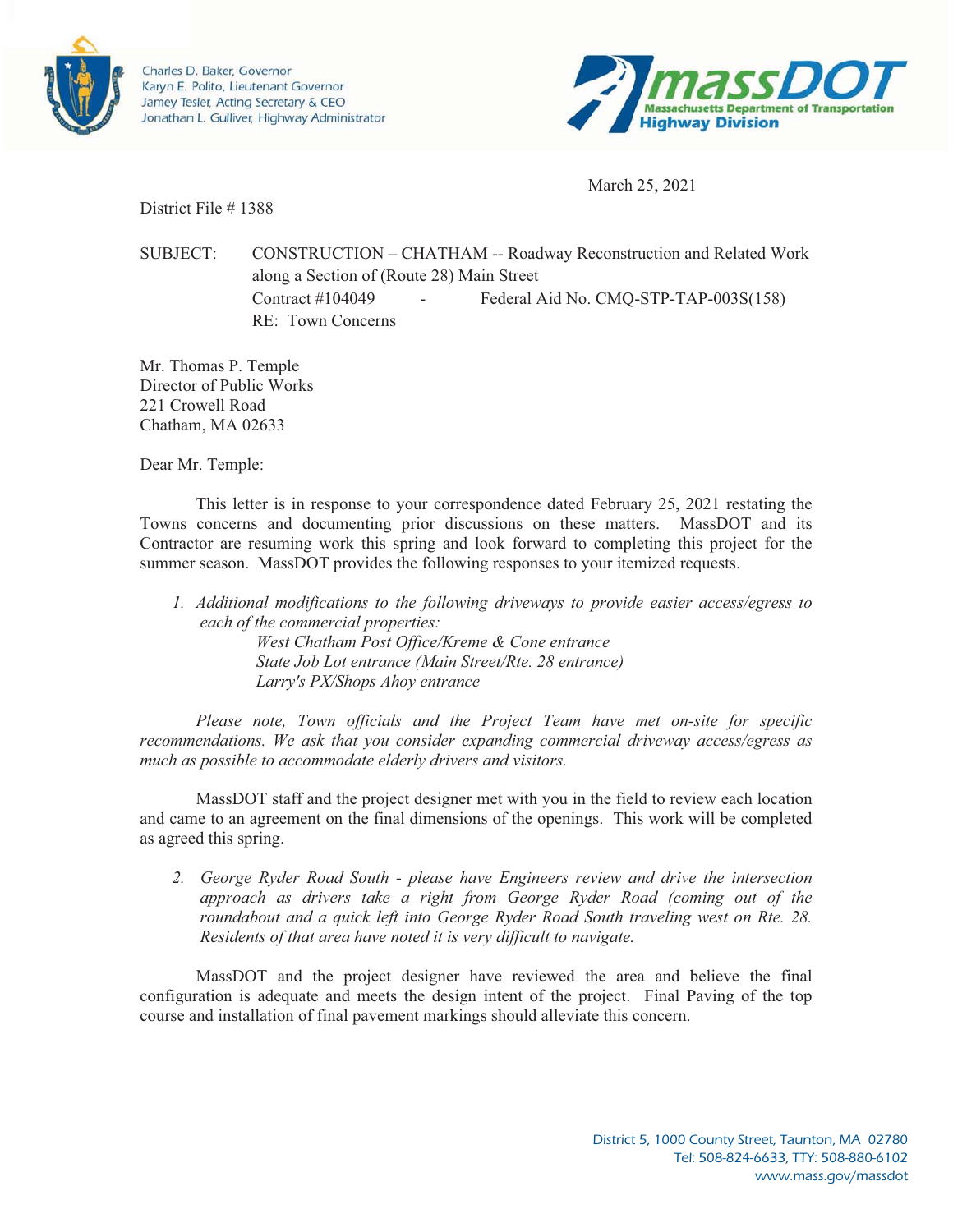*3. Chatham Municipal Airport located at 240 George Ryder Road:*

*a. A resident raised concerns about the lack of signage regarding Runway Protection Zone (RPZ). Does MassDOT intend to install RPZ signage up on each side of Rte. 28/Main Street letting motorist know they are within this zone?*

*b. Does MassDOT intend to install and erect signs (both sides of the road) on Rte. 28/Main Street stating, "Low Flying Aircraft"?*

MassDOT has reviewed this request and determined the signage is not required. The signs are not standard MUTCD signs, nor are they included in the MassDOT Standard Signs publication. MassDOT does not intend to install these signs.

*4. Concerns were raised by residents regarding a vehicular accident just prior to the Select Board January 12, 2021 meeting) where an individual tried to enter the shared use path (which begins on George Ryder Road located just north east of the entrance of Ocean State Job Lot) instead of the driveway entrance. The slope of this embankment area where the accident occurred does not warrant the installation of guardrails at this location according to the Project Manager, however in lieu of a guard rail installation the Town is requesting split rail fencing at the top of slope with some planting adjacent to each side of the entrance of the shared use path entrance to avoid any confusion. The installation of a split rail fencing would also serve as a barrier for bicyclist and pedestrians. This will avoid either group from potentially falling into the parking lot area below while serving as a fall protection/guide for all as the slope steepens as you head towards the roundabout.*

MassDOT believes when the roadway top course, final pavement markings, and landscaping is complete this will not be an issue. Should this continue to be an issue MassDOT will consider the addition of plantings or other measures as part of the final landscaping, provided sufficient room exists in the existing State Highway Layout.

*5. A resident noted concerns regarding large puddling at Rte. 28/Main Street and the Ocean State Job Lot entrance. MassDOT representatives were asked to monitor this area to modify and/or correct this drainage issue prior to the placement of the Hot Mix Asphalt top course.*

MassDOT will be raising all drainage basins to grade this spring and any issues with puddles will be addressed prior to final paving of the top course.

Regarding the November 13, 2019 meeting with Town of Chatham at the Statehouse in Boston, MassDOT is committed to the provisions discussed on the lighting and landscaping.

- The Town's request to minimizing the number of streetlights called for within the 1,700' ± *construction limits including but not limited to the 5 or 6 streetlights at each of the roundabouts.*
	- o *It was agreed, at the meeting, to wire the streetlights so that every other light could be shut off, if determined (prior to the placement of the top course of Hot Mix Asphalt for the shared use path and the roadway) that there was sufficient/adequate lighting throughout the corridor by shutting off every other.*